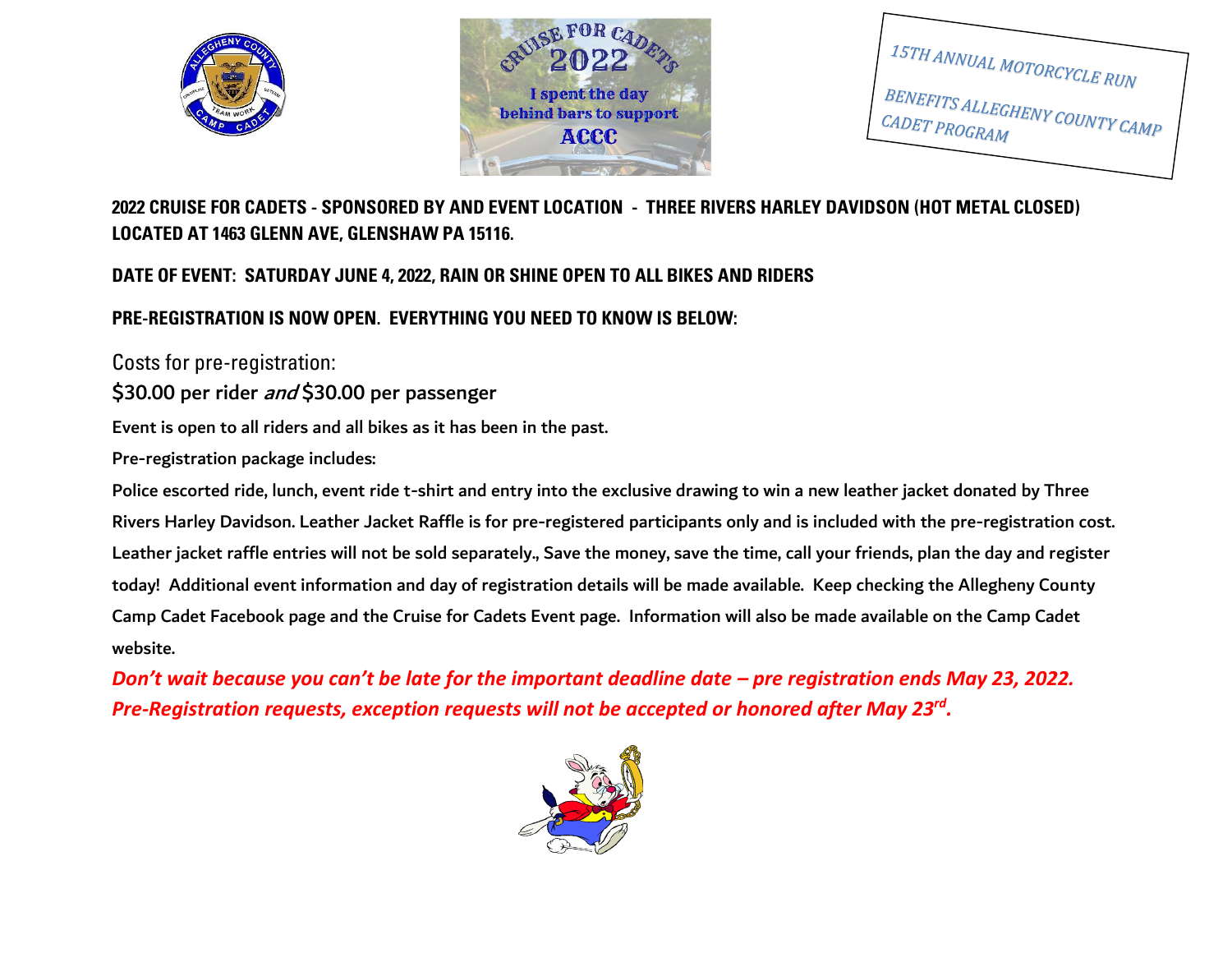|  | Participant Information Sheet: |  |
|--|--------------------------------|--|
|--|--------------------------------|--|

| Name of rider:                                                                 | (1 rider @30.00)                |
|--------------------------------------------------------------------------------|---------------------------------|
| Name of passenger (if applicable) (1 passenger @30.00)                         |                                 |
| Best contact phone number                                                      |                                 |
| Best email address:<br>address. Please make sure you check it often.           | - invoices will be sent to this |
| Ride shirt size for rider<br>$(S - 5X)$ available)                             |                                 |
| Ride shirt size for passenger (if applicable) $(S - 5X)$ available)            |                                 |
| $\frac{\text{\#}}{\text{\#}}$ participating @ \$30.00 ea = \$ total amount due |                                 |

#### **ADDITIONAL ITEMS AVAILABLE FOR PURCHASE WITH PRE-REGISTRATION** *LIMITED QUANTIES AVAILABLE FOR PURCHASE THE DAY OFTHE EVENT, WHILE SUPPLIES LAST, NOT ALL SHIRT SIZES ARE GUARANTTED TO BE AVAILABLE AT THE EVENT.*

| ADDITIONAL RIDE SHIRTS \$10 EACH (S-XL)   | Count | Cost | Size(s) |  |
|-------------------------------------------|-------|------|---------|--|
|                                           |       |      |         |  |
| ADDITIONAL RIDE SHIRTS \$15 EACH (2X -5X) | Count | Cost | Size(s) |  |

| ADDITIONAL LUNCH \$12.00<br>Count<br>Cost |
|-------------------------------------------|
|-------------------------------------------|

TOTAL AMOUNT DUE \$\_\_\_\_\_\_\_ (INCLUDE ALL PARTICIPATE COSTS AND ANY ADDITIONAL ITEMS ORDERED